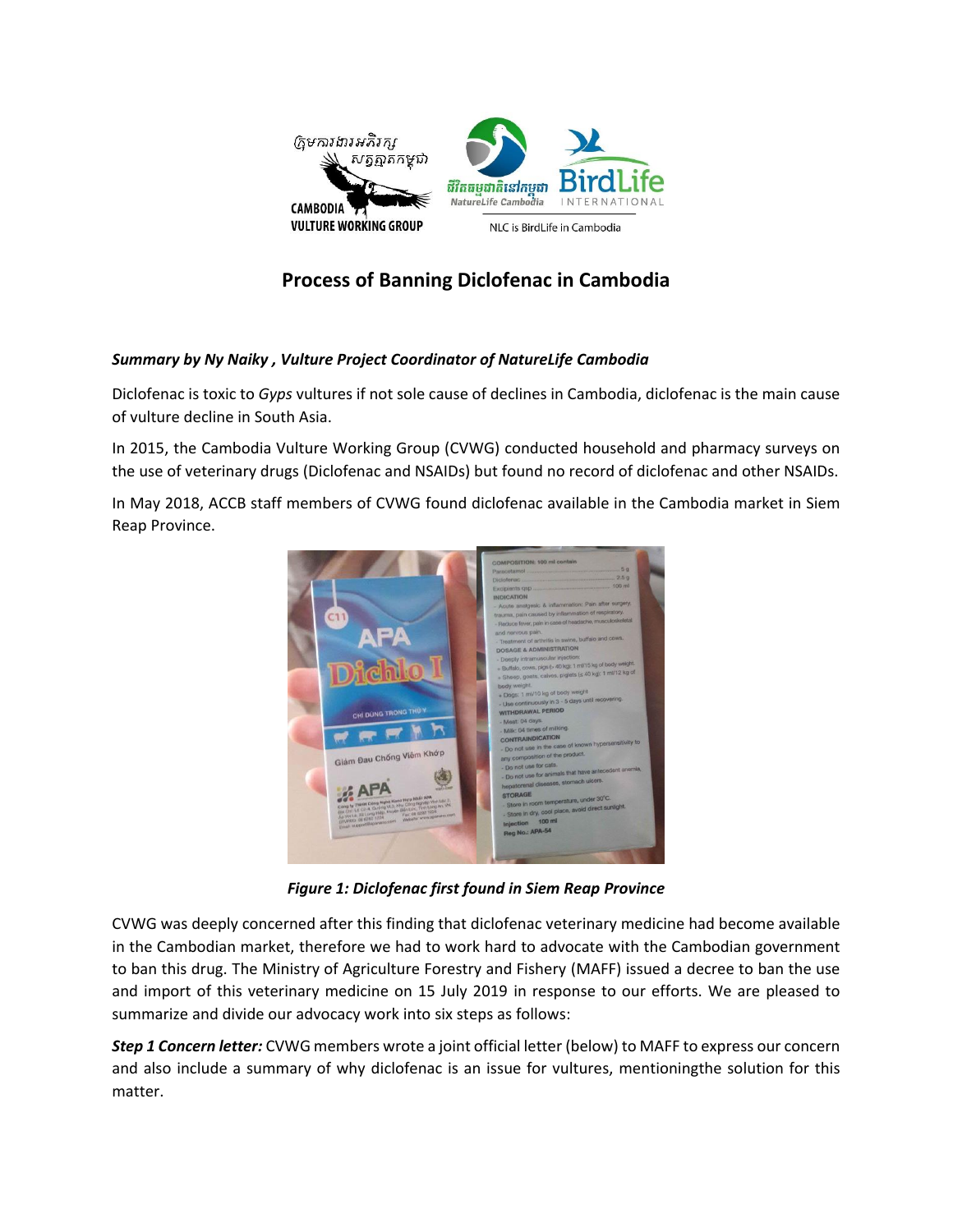

*Step 2 Collection of evidence and scientific reports: After submitting the concern letter to* the Ministry of Agriculture Forestry and Fishery, CVWG searched and collected supporting reports and evidence about the negative impact of veterinary diclofenac to share with government officers. More documents and reports were shared by SAVE members (especially reports from India, Nepal, and Bangladesh). We also share banning decrees that have been issued by the Indian and Nepal governments to our government focal points for review.

*Step 3 Series of consultation meetings:* On 05<sup>th</sup> October 2018, CVWG submitted a letter to MoE about the concerns over potential impacts on vultures due to the sale of veterinary diclofenac in Cambodia. To request Ministry of MoE support follow-up for intervention with MAFF to ban the import and use of veterinary drug diclofenac. The letter was supported by a report on the catastrophic effect of the veterinary drug diclofenac on vultures and the use of meloxicam as a safe alternative. CVWG requested the Ministry of Environment, as biodiversity and natural protection focal point of the Cambodian Government, to help in requesting the Ministry of Agriculture, Forestry and Fisheries developing an official proclamation ('*prakas') and* ban of the import and use of diclofenac for veterinary purposes in Cambodia.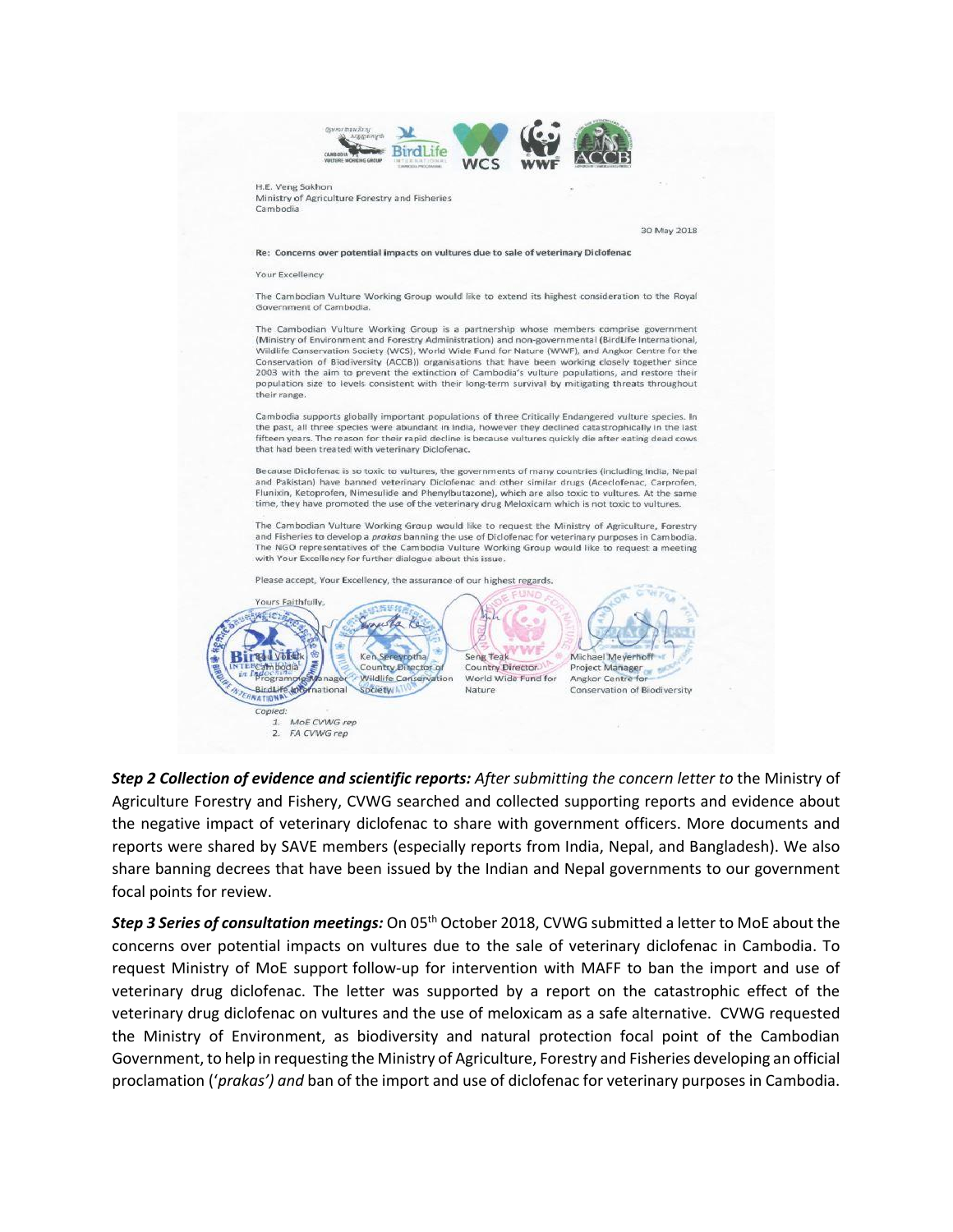06<sup>th</sup> November 2018, on behalf of CVWG, BirdLife International Cambodia Programme submitted the summary report about the catastrophic effect of the veterinary drug diclofenac on vultures and the use of meloxicam as a vulture-safe alternative (both English and Khmer) to MAFF. The letter stated that the CVWG was requesting MAFF to consider developing a '*prakas'* banning the use of diclofenac for veterinary purposes in Cambodia. CVWG offered to support and work with the focal government department on this specific issue.

On 19th November 2018, CVWG had a meeting with MoE to discuss a solution on advancing the diclofenac banning process by: joint meeting of MAFF, MoE, CVWG, and another respected scientist, explaining the threat and projected impact on vulture populations.

An additional element was needed to conduct awareness-raising at all vulture project sites. There was a further meeting between GDANCP and CVWG after CVWG met again with MAFF.

It was agreed at these meetings to request the permission from the minister of MoE for the following:

1. to conduct a provincial awareness raising at all vulture project province sites abou the negative impact of di**Declofenac veterinary drug.** 

2. Surveys of veterinary drugs use in cattle farms (using diclofenac or not).

3. Develop a short film about the diclofenac ban and play on popular TV Channel.

CVWG submitted a second letter to MAFF, where CVWG also expressed the commitment to work together with MAFF focal departments on drafting a decree and also providing additional information.

The MAFF minister sent his secretary of state to meet with the CVWG delegate as requested on  $14<sup>th</sup>$ December 2018. During the meeting, CVWG presented the current Cambodia Vulture Conservation Status and the details of diclofenac being toxic on vultures (case study from South Asian Countries).

Minutes of the meetings were developed and officially send by BirdLife Cambodia on behalf of CVWG to the Minister of MAFF.

*Step 4: Work with focal points:* After MAFF received and reviewed the initial ban request letters and minutes or other evidence, MAFF Ministry have developed their internal report or justification for their management committee to take the final decision. In this case, MAFF has assigned the Forestry Administration and General Department of Animal Health and Production to develop justification and give their recommendation. CVWG coordinators and senior people of CVWG had several face-to-face meetings with the head of the MAFF department and with other technical officers at these two general departments to provide additional information.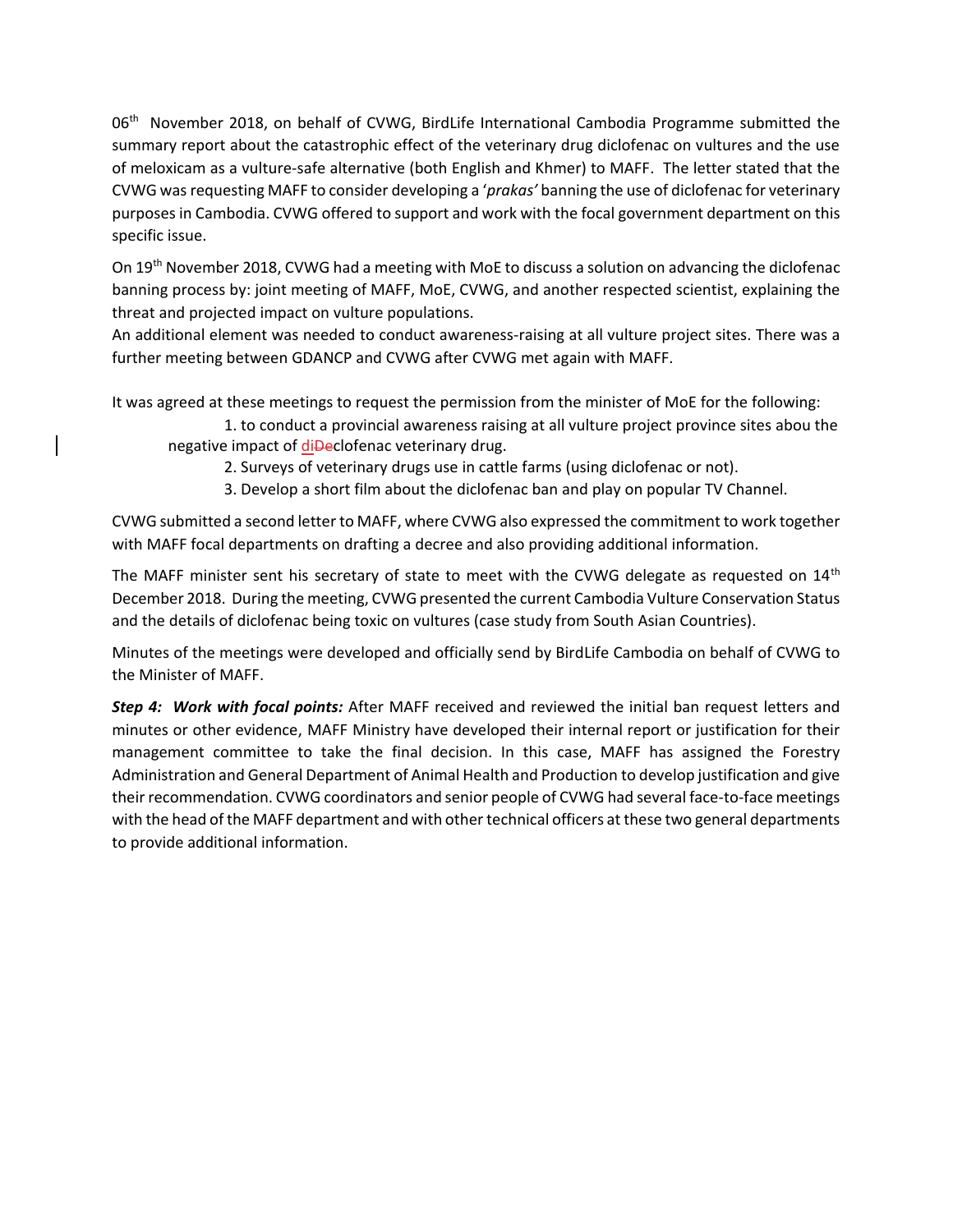

**Justification developed by Forestry Administration and General Department of Animal Health and Production**

*Step 5: Support for* **the focal general departments of MAFF to defend their justification***:* Before the Minister made the final decision and issued a decree, an internal meeting was organized and provided the opportunity for the focal general department to defend their justification. In this case, MAFF assigned the General Department of Animal Health and Production to take the lead. Therefore, CVWG worked closely with this general department since early 2019. This involved helping improve the justification report, draft presentation, and drafting the banning decree.

*Step 6: Finalize banning decree and awareness:* After the General Department of Animal Health and Production successfully defended their justification on 22 May 2019, the CVWG coordinator (BirdLife Cambodia) continued to work closely with this general department to finalize the Ministerial decree, providing comments and getting the Minister's signature on 15 July 2019.

To build a close relationship with the General Department of Animal Health and Production, CVWG invited them to join the CVWG at a core member meeting as observers and later on invited them to become a member of CVWG. Moreover, CVWG also developed a join implementing actions plan to ensure new banning decree effectively enforces, key activities including conducting awareness and enforcement about this new banning decree. For example, on 12 September 2019, CVWG and the General Department of Animal Health and Production co-organized the international vulture awareness day and produced thousands of posters for the provincial department of agriculture forestry and fishery to conduct extension awareness with animal pharmacies.